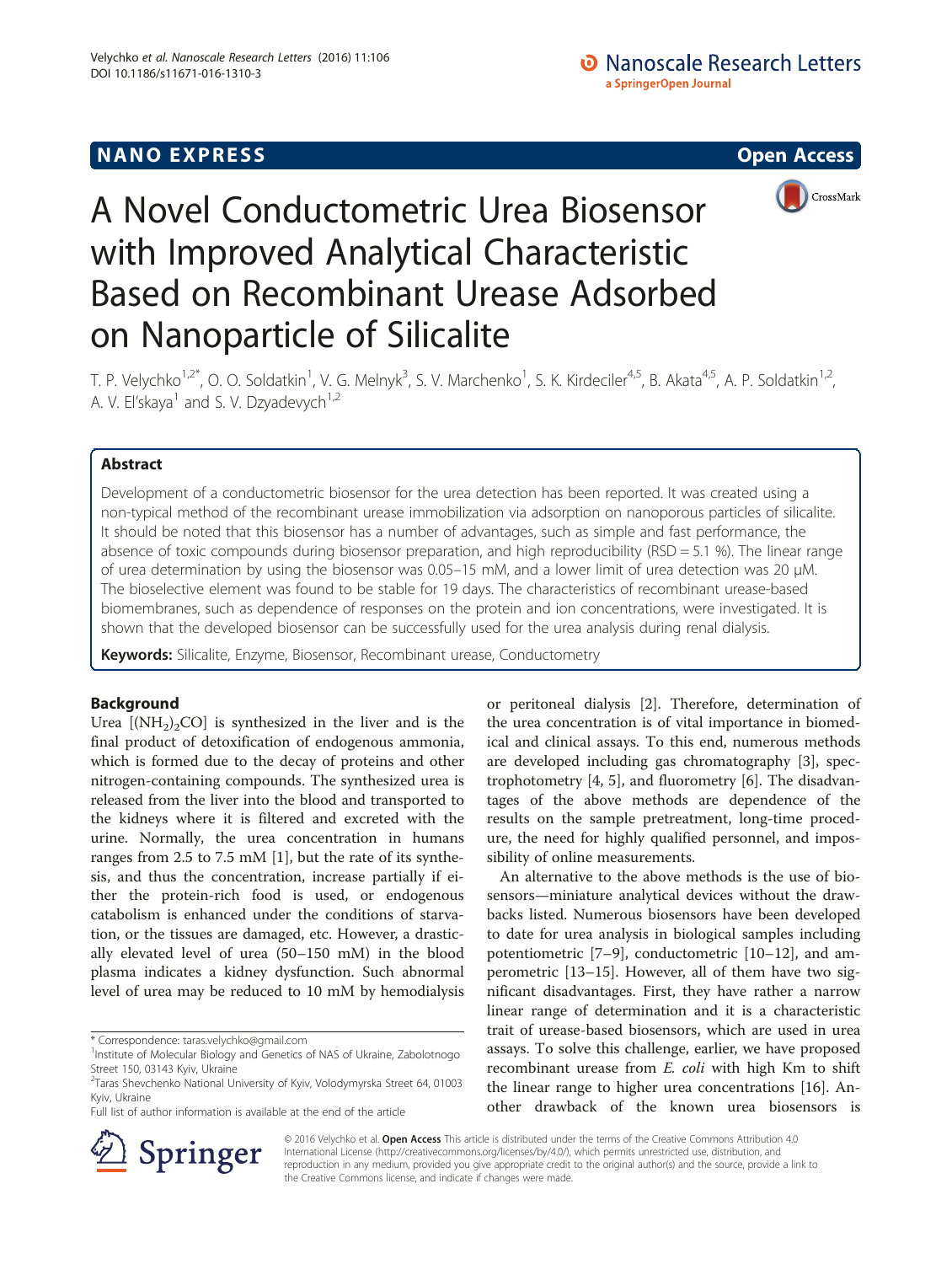associated with the immobilization of biological material on the surface of transducers. Urease can be immobilized by covalent binding [[17\]](#page-5-0), physical adsorption [\[18](#page-5-0)], binding with polymers [\[14](#page-5-0), [19, 20](#page-5-0)], or coupling to the transducer surface [\[21, 22](#page-5-0)]. Some problems are intrinsic for these methods. They are as follows: the loss of enzyme activity, unstable reproducibility of biosensor signals, and toxicity of the compounds, which induce the binding. The latter is a particular problem in the determination of the enzyme activity in biological samples. To overcome these difficulties, zeolites were proposed as carriers for enzyme adsorption. The zeolites are slightly toxic and highly resistant to mechanical, chemical, and thermal injuries [[23\]](#page-5-0); therefore, the zeolite-based biosensors can be used for multicomponent biological samples. This method of immobilization demonstrated promising results in a number of enzyme biosensors [[24](#page-5-0)–[26](#page-5-0)].

To create the biosensor for urea determination in biological samples, it was necessary to address the described problems simultaneously. This study was aimed at the development of the biosensor for highly accurate and stable determination of urea in a wide range of concentrations. For the purpose, it was proposed to use recombinant urease adsorbed on the surface of zeolite-modified conductometric transducers.

# Methods

## **Materials**

The enzyme urease (EC 3.5.1.5) from E. coli was used in the work, activity 150 U/mg, produced from "USBiological" (USA). Bovine serum albumin (BSA, fraction V) and urea were obtained from "Sigma-Aldrich Chemie" (Germany). Working buffer was phosphate buffer  $(KH_2PO_4-NaOH)$ , pH 7.4, from "Helicon" (Moscow, Russia). Other inorganic compounds used were of analytical reagent grade.

Silicalite was synthesized in the Middle-East Technical University (Ankara, Turkey). To synthesize the silicalite crystals, the gel 1TPAOH:4TEOS:350  $H<sub>2</sub>O$  was prepared. To obtain the formula, tetraethoxysilane (TEOS) and tetrapropylammonium hydroxide (TPAOH) were mixed with distilled water under constant stirring for 6 h at room temperature. The crystallization took place at 125 °C for 18 h. The resulting solid material was washed four times with distilled water under centrifugation. The products were dried at 100 °C overnight. The size of silicalite particles was approximately 250 nm.

## Conductometric Transducers

The conductometric transducers used in the work were produced at V.Ye. Lashkarev Institute of Semiconductor Physics, NASU (Kyiv, Ukraine) in accordance with our recommendations. They were  $5 \times 30$  mm in size and consisted of two pairs of identical gold interdigitated electrodes on

the sital substrate. The transducer design, preparation, and application are presented in detail in [[27](#page-5-0)].

## Scheme of Experimental Setup for Conductometric **Measurements**

The portable conductometry МХР-3, developed and manufactured at the Institute of Electrodynamics, NASU (Fig. 1) served as a measuring device. The sensor block consisted of differential conductometric transducer (1), holder for conductometry (2), and support (3). Under measurements, the working cell (4) with test solutions is placed on the support, and the whole sensor block is set on the magnetic stirrer (5).

The portable device MXP-3 (6) is connected to the electrical supply network via adapter (7), to the sensor block—with wires via contact (8), and to the personal computer (9) with a suite of related software—via contact (10). The current of frequency 37 kHz and amplitude 14 mV was used. First, conductometric transducer (1) was connected to the holder (2) and an initial baseline was obtained. Then, the tested substance was added to the working cell. The responses were recorded on a personal computer screen.

## Preparation of Bioselective Elements

The procedure of urease adsorption on silicalite was developed earlier [[28\]](#page-5-0). The transducers previously coated with silicalite were used; 0.15 μl of 5 % recombinant urease solution in 20 mM phosphate buffer, рН 6.5, was deposited onto one pair of electrodes and 0.15 μl of 5 % BSA in the analogous buffer—onto the other (reference) pair. Afterwards, the transducers were exposed to complete air-drying (for 17 min). Neither glutaraldehyde nor any other auxiliary compounds were used. Next, the

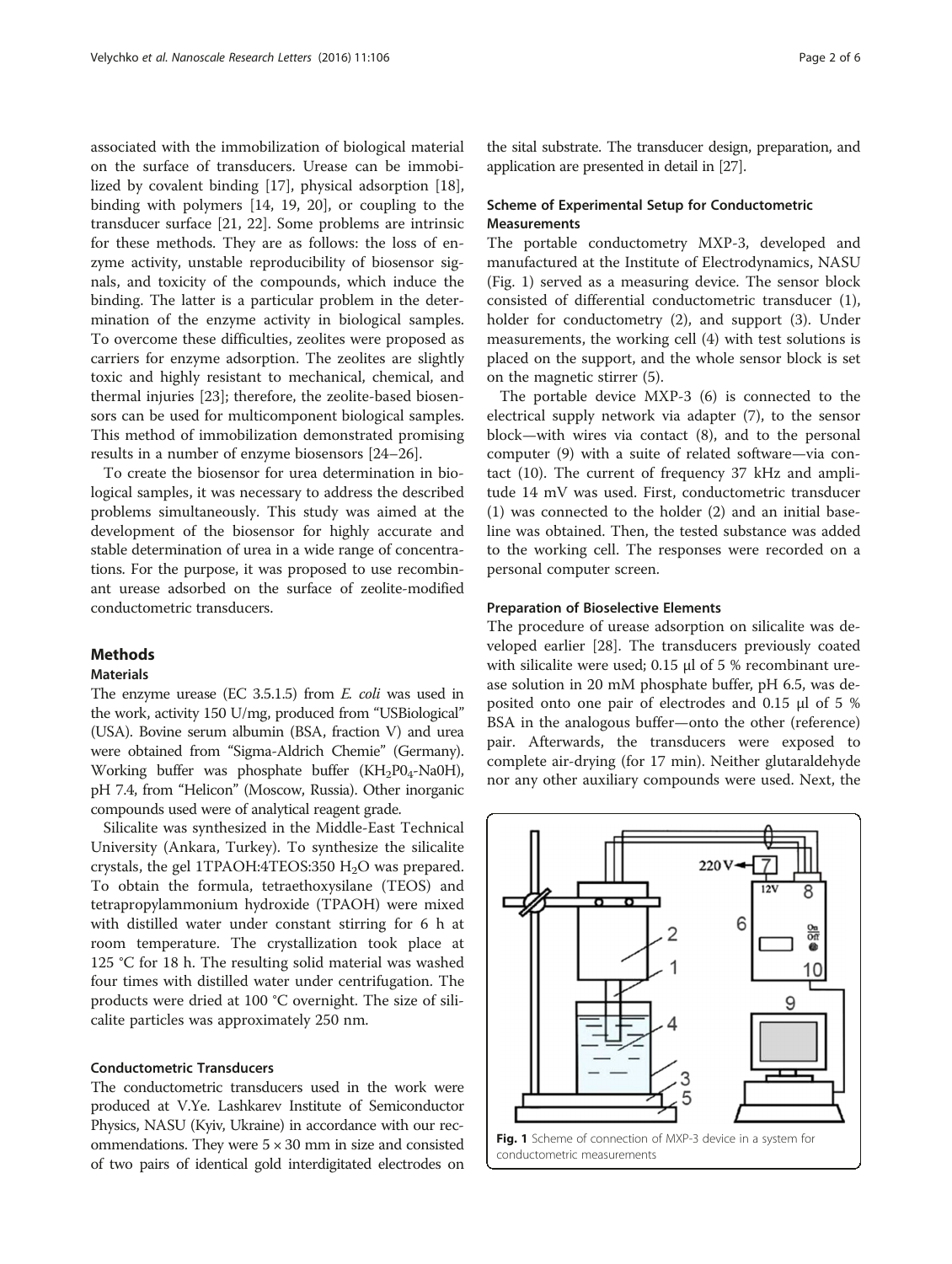transducers were submerged into the working buffer for 20 to 30 min to wash off the unbound enzyme. After experiments, the transducer surface was cleaned from silicalite and adsorbed urease with ethanol-wetted cotton.

## Procedure of Measurement

The measurements were carried out in 5 mM phosphate buffer, pH 6.5, at room temperature in an open cell with constant stirring. The necessary substrate concentration in the working cell was obtained by addition of aliquots of the substrate stock solutions. All experiments were conducted in four series. The non-specific changes in output signal associated with the fluctuations in temperature, environmental pH, and electrical noise were avoided due to the differential mode of measurements.

# Results and Discussion

## Characterization of Silicalite

The resulting samples were characterized by powder Xray diffraction (XRD) using Ni-filtered Cu-Kα radiation in a Philips PW 1729. Scanning electron microscopy (SEM) analysis were performed in a 400 Quant FEI. The surface area of the samples was obtained by multipoint BET, whereas the pore size and pore volumes were obtained by Saito-Foley  $(SF)$  and  $t$ -plot methods. The method of sample preparation included their outgassing under vacuum at 300 K for 4 h before analysis. The morphologies of the produced silicalite can be seen in Fig. 2a.

According to the X-ray diffraction data, presented in Fig. 2b, all samples exhibited the characteristic diffraction lines of their structures. In Table 1, particle sizes, pore sizes, surface area, and pore volume are given.

#### Analytical Characteristics of Biosensor

The biosensor operation is underlain by the enzymatic reaction, which takes place in the membrane containing recombinant urease deposited on the surface of conductometric transducer:

Table 1 Characteristics of KK46 silicalite

| Particle size    | Surface area   | Pore volume | Pore size  |
|------------------|----------------|-------------|------------|
| $\approx$ 250 nm | 296 $m^2/q$    | $0.12$ cc/g | $0.42$ nm  |
| <b>SEM</b>       | Multipoint BET | S-F method  | S-F method |

# Recombinant urease Urea +  $2H_2O + H^+$   $\rightarrow$   $2NH_4$ <sup>+</sup> + HCO<sub>3</sub>

In the course of enzymatic reaction, the local concentration of ions in the enzyme membrane increases. This changes the solution conductivity, which is registered by the conductometric transducer [\[29\]](#page-5-0). These changes and, consequently, biosensor responses are proportional to the concentration of urea.

# Effect of Solution Parameters on Value of Biosensor Response

As known, the conductometric method is based on the measuring of changes in the sample solution conductivity. This change in conductivity may depend on both the enzymatic reaction itself and the characteristics of solution in which this reaction occurs. So, first, an influence of the solution parameters (ionic strength, buffer capacity, protein concentration in the solution) on the value of sensor response was studied.

The buffer capacity of human blood is relatively high due to the presence of proteins and buffer salts. To avoid the effects of blood buffer capacity, the concentration of working buffer in the measurement cell should therefore be not less than 5 mM. The dependence of biosensor responses on the urea concentration at various concentrations of buffer solution (2.5, 5, 10, 25 mM) is shown in Fig. [3](#page-3-0). As seen, with increasing buffer capacity, the biosensor responses to urea decrease, but are still good enough for concentration 5 mM.

One of the important characteristics of the buffer solution, which may have a negative effect on the function of conductometric biosensor is ionic strength. The main

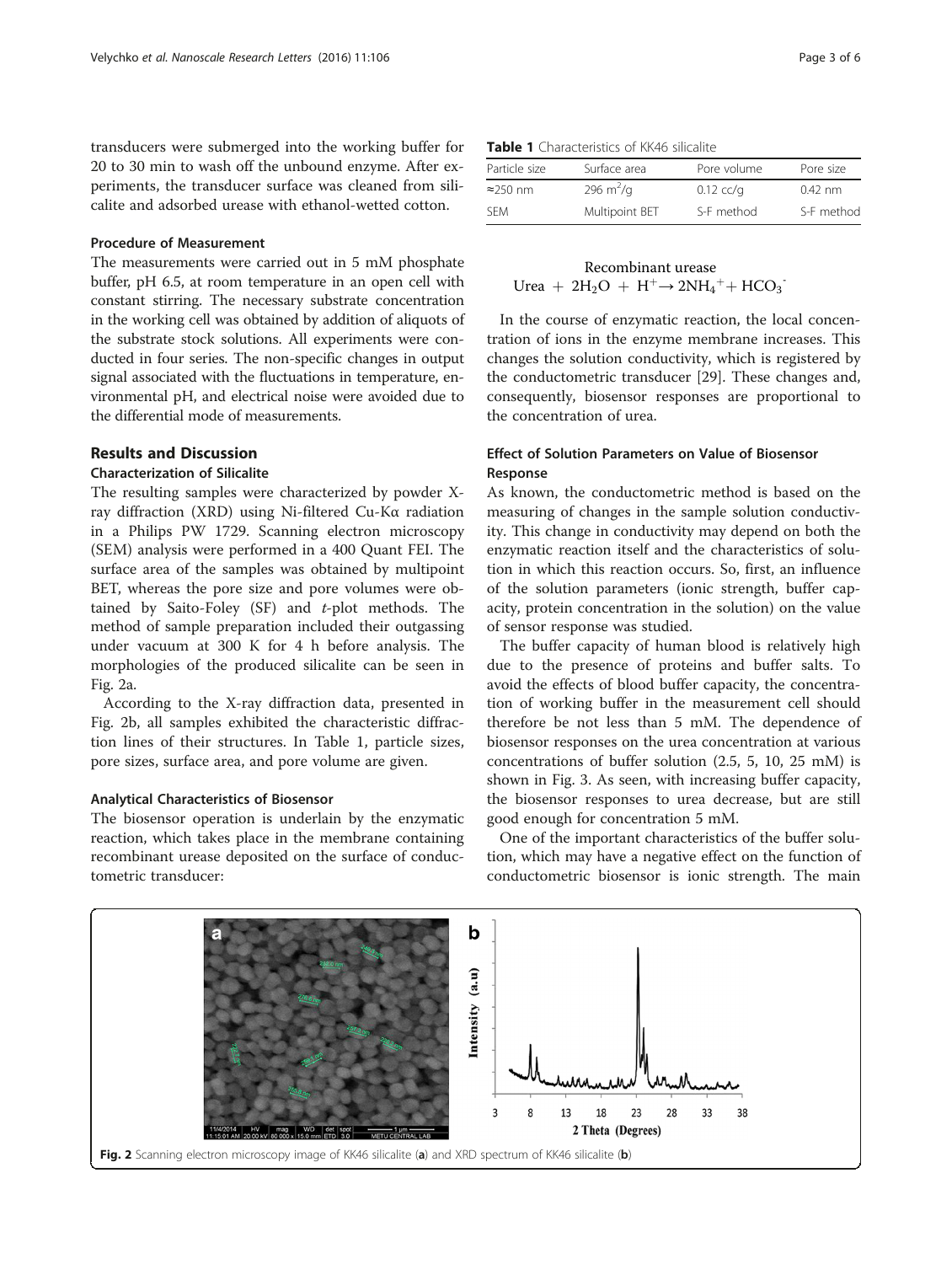salt component of blood is sodium chloride, with a concentration of 150 mM. To study this negative effect, the signals to the same substrate concentration were measured adding NaCl of different concentrations (from 1 to 350 mM) to the solution (Fig. 4). As seen, an increase of ionic strength caused exponential decrease of the response to substrate. At NaCl concentration of 350 mM, the signal value was 34 % of the initial response to urea (in the cell without NaCl). One of the main reasons of this effect is an increase in the solution background conductivity, which at the same time enhances the noise. This can be clearly seen from an increase in the standard deviation at higher salt concentrations.

Considering the possible non-specific binding of the enzyme and proteins in blood, which may influence the specific analysis, we used BSA to check this effect. The dependence of biosensor responses on the urea concentration at various protein concentrations solution is shown in Fig. 5. As seen, an increase of protein concentrations have not affected the response to substrate. It also confirms that the developed biosensor can be successfully used for the urea analysis in real biological samples.

# Operational Stability and Response Reproducibility of Biosensor

Reproducibility and operational stability are the most important characteristics of biosensors. To determine the reproducibility of biosensor, the responses to the same urea concentration (12 mM) were measured over one working day with 30-min intervals, the biosensor being remained between measurements in the working buffer with constant stirring. The relative standard deviation was 5.06 %, which is quite acceptable; therefore, theoretically, the biosensor can be used to determine urea in biological samples (Fig. [6](#page-4-0)).

A common shortcoming of biosensors with adsorbed enzymes is the fact that enzymes are gradually washed off with the working solution because of a weak link between the enzyme and adsorbent. Therefore, it was important to check the stability of the biosensor operation for several days. When not used, the biosensors were kept dry at room temperature. Over 19 days, the responses of biosensors have not undergone any loss of activity, which is a good indicator of operational stability (Fig. [7](#page-4-0)). The biosensors based on the recombinant urease adsorption on silicalite had better reproducibility as compared to the biosensors with the urease immobilized in glutaraldehyde vapor [\[30](#page-5-0)].



600

500

400

300

200

100

 $\mathsf{C}$ 

Response, µS





 $15$ 

Urea, mM

 $20$ 

 $10$ 

5

 $\overline{c}$ 

3  $\overline{4}$ 

 $-5$ 

 $25$ 

<span id="page-3-0"></span>

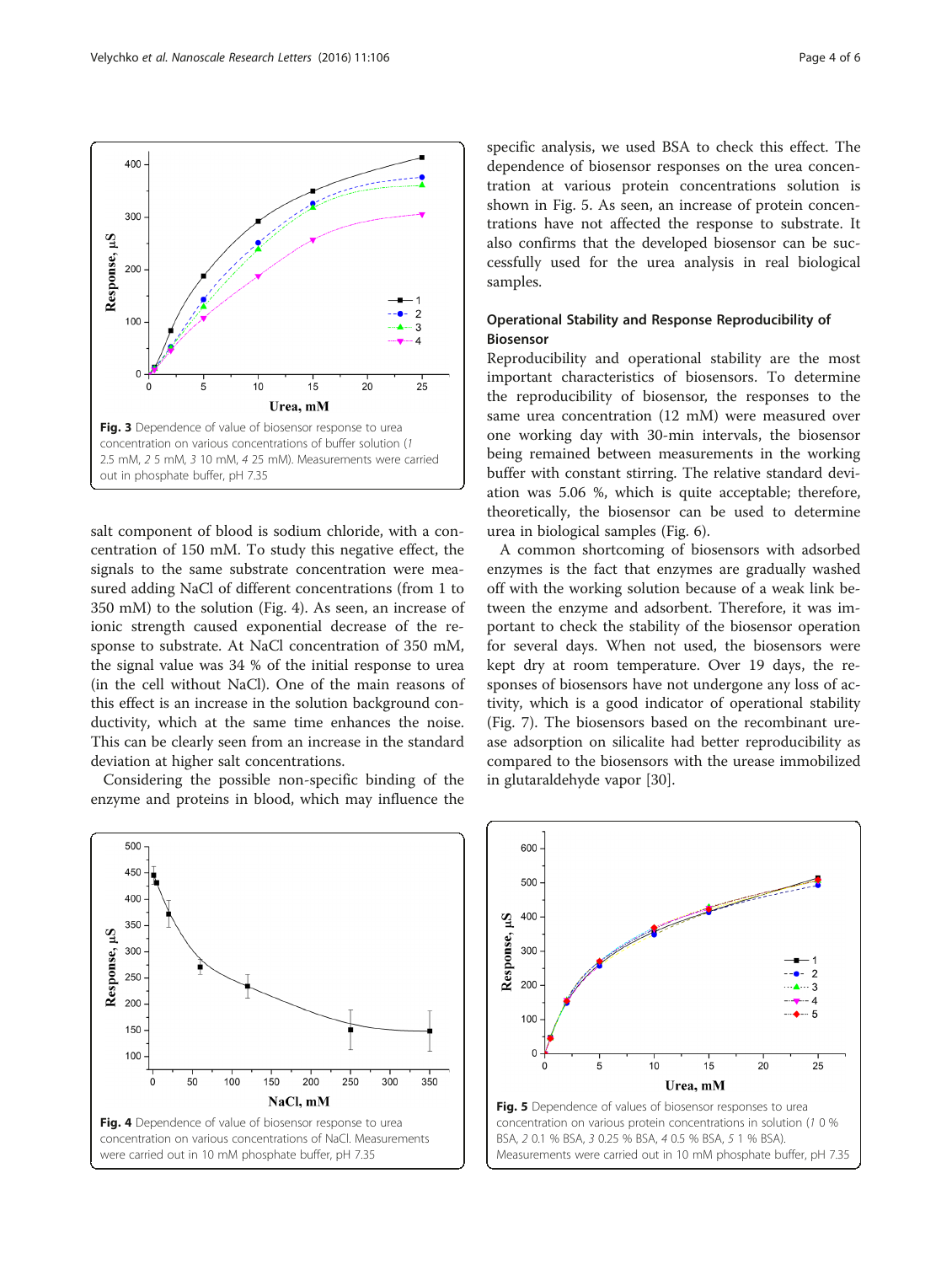At the last stage of this work, a sensitivity of the biosensor based on silicalite-adsorbed recombinant urease to different urea concentrations was studied. The response dependence on the urea concentration in the analyzed sample was determined, and a calibration curve was plotted (Fig. 8). The biosensor based on recombinant urease had a wider linear range of urea determination (0.5–15 mM) and shifted toward higher concentrations (15 mM) as compared with the biosensor based on natural non-modified urease (0.025– 0.75 mM) [[26\]](#page-5-0). To determine the detection limit, the standard deviation of the baseline noise signal was multiplied by 3. The detection limit was 20 μM. This linear range is sufficient for the urea analysis in real biological samples.

Fig. 6 Signal reproducibility of biosensor based on recombinant urease over one working day. Measurements were carried out in

 $10$  $12$  $\overline{14}$  $16$  $18$ 

**Number of measurement** 

6

RSD=5,06%

10 mM phosphate buffer, pH 7.35

<span id="page-4-0"></span>1000

800

600

400

200

 $\overline{0}$ 

 $\Omega$ 

Response, µS

# Conclusions

The biosensor based on recombinant urease adsorbed on silicalite was developed to determine the concentration of





urea in biological samples. To adapt the biosensor to the work with real samples, its sensitivity to urea was tested depending on the concentration of the working buffer and the salt and protein concentration in the samples. The biosensor developed using the proposed method of immobilization was characterized by high operational stability over 19 days. A significant extension of the linear range of urea determination was demonstrated. This enables an analysis of the samples with high urea concentrations without significant dilution.

The developed biosensor with improved analytical characteristics may be used in biomedical and clinical diagnostics.

#### Competing Interests

The authors declare that they have no competing interests.

#### Authors' Contributions

TPV, OOS, and SVM performed the experiments to study the effect of recombinant urease adsorbtion on silicalite on the biosensors operation. TPV and APS wrote and arranged the manuscript. VGM monitored the performance of measuring devices. APS, SVD, and AVE planned and supervised the experiments performed by TPV, OOS, and SVM. SKK and BA were involved in the synthesis of silicalites and took part in the deposition of particle of silicalite onto the conductometric transduser. BA and SVD proposed the idea of using silicalite for urea biosensor creation and controlled the silicalite synthesis by electron microscopy and XRD spectrum analysis. AVE and SVD are the supervisors of the whole work, the results of which are presented in this manuscript. SVD proposed the idea of the development of conductometric biosensors based on enzyme adsorbed on silicalite. All authors read and approved the final manuscript.

#### Acknowledgements

The authors gratefully acknowledge the financial support of this study by the STCU Project 6052 "Enzyme multibiosensor system for renal dysfunction diagnosis and hemodialysis control." Furthermore, this study was partly supported by the National Academy of Sciences of Ukraine in the frame of Scientific and Technical Government Program "Sensor systems for medicoecological and industrial-technological requirement: metrological support and experimental operation."